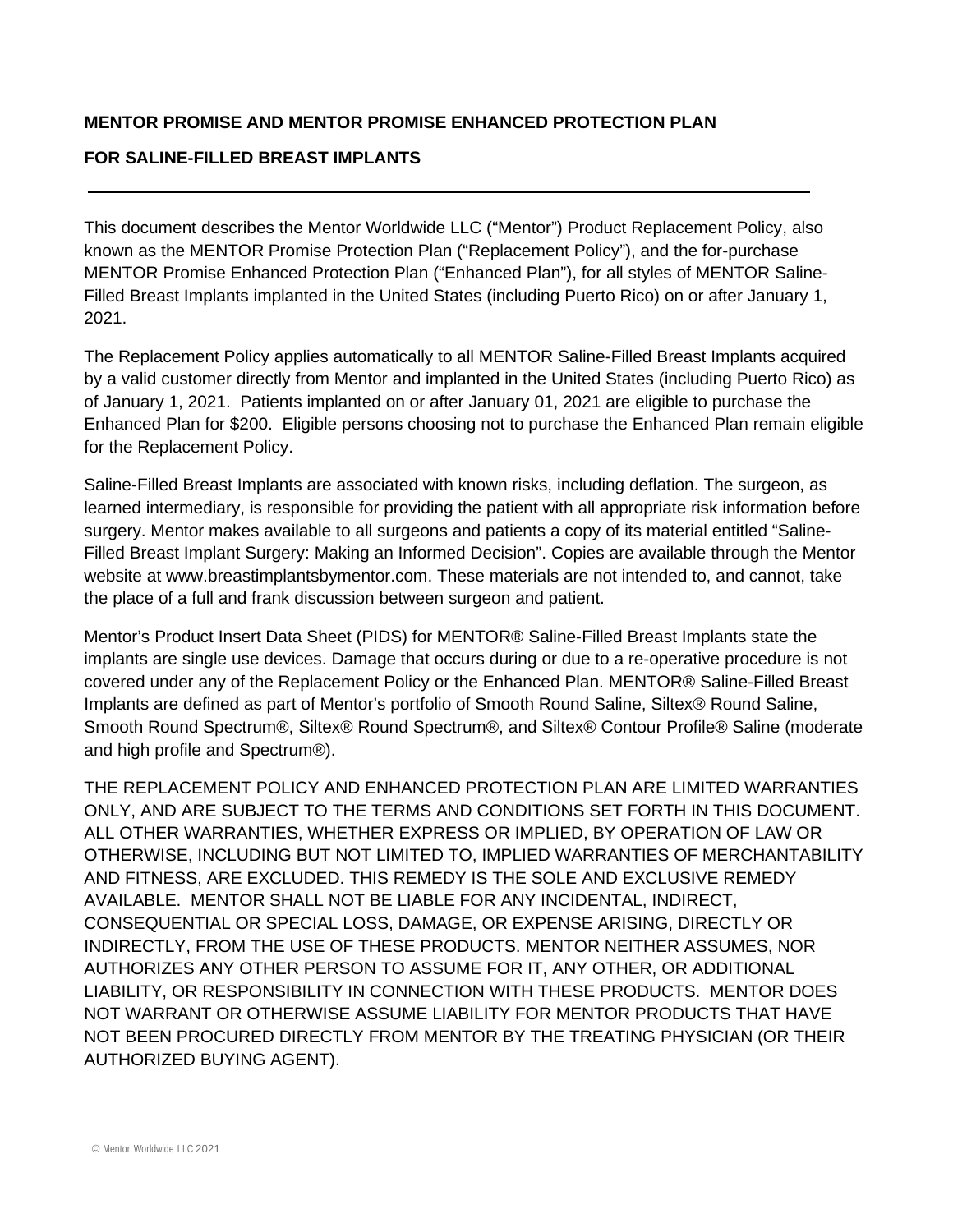# **1. The Replacement Policy:**

In the event of an unexpected qualifying deflation of a MENTOR Saline-filled Breast Implant, Mentor will replace the product, free of charge, for the lifetime of the patient. Implantation of the MENTOR Salinefilled Breast Implants, as well as any subsequent procedures, must be in accordance with current MENTOR product literature and accepted plastic surgical procedures by appropriately qualified licensed physicians for product to qualify for replacement under the MENTOR Product Replacement Policy. Should a more expensive product be requested by the physician outside of the saline implant family, such as a Mentor MemoryGel® Breast implant, Mentor will invoice the ordering customer a flat rate of \$250 per requested replacement product. The explanted deflated product must be returned to the Mentor Product Evaluation Department within 60 days of its explant in order to qualify for the free of charge replacement product. If the explanted product is not returned to the Mentor Product Evaluation Department within 60 days of its explantation, the ordering customer will be invoiced for the price of the replacement product.

At the surgeon's request, MENTOR will also provide a replacement of a MENTOR® Saline-Filled Breast Implant to use to replace the contralateral implant, provided that the contralateral breast implant is a MENTOR product. There will be no charge for this courtesy except as outlined in this policy.

Qualifying replacement product (limit 2) will be sent without shipping charges if the order is received in the MENTOR Product Evaluation Department at least three business days prior to scheduled delivery date; otherwise, freight charges will be invoiced to the ordering customer. All "backup" replacement product requested will be invoiced at customer's established pricing and will follow MENTOR's standard return policy.

Mentor will neither provide nor pay for a replacement with a non-MENTOR product under the terms of this Replacement Policy, nor in any event provide money for or in lieu of a MENTOR replacement product. Any replacement MENTOR Saline-filled Breast Implant automatically includes new coverage under the Replacement Policy.

# **Limitations on the Replacement Policy:**

If Mentor's obligation to provide a replacement product under the Replacement Policy is prevented, restricted, or interfered with by reason of fire, flood, earthquake, explosion, or other casualty or accident, strikes or labor disputes, inability to procure supplies or power, war or other violence, any law, order, proclamation, regulation, ordinance, demand, or requirement of any government agency, or any other act or condition whatsoever beyond the reasonable control of Mentor, the performance of that obligation shall be excused without penalty. For purposes of this provision, excuse of performance shall mean that Mentor is neither obligated to provide nor pay for a replacement product, regardless of the product's source. Despite the excuse of MENTOR's obligation to provide a replacement product under this provision, Mentor shall continue to perform its obligation to provide financial assistance for operating room, anesthesia, and surgical fee costs to the extent described under the Enhanced Plan.

# **2. The Enhanced Plan:**

The Enhanced Plan applies to MENTOR Saline-filled Breast Implants described in this document acquired by a valid customer directly from Mentor and implanted in the United States (including Puerto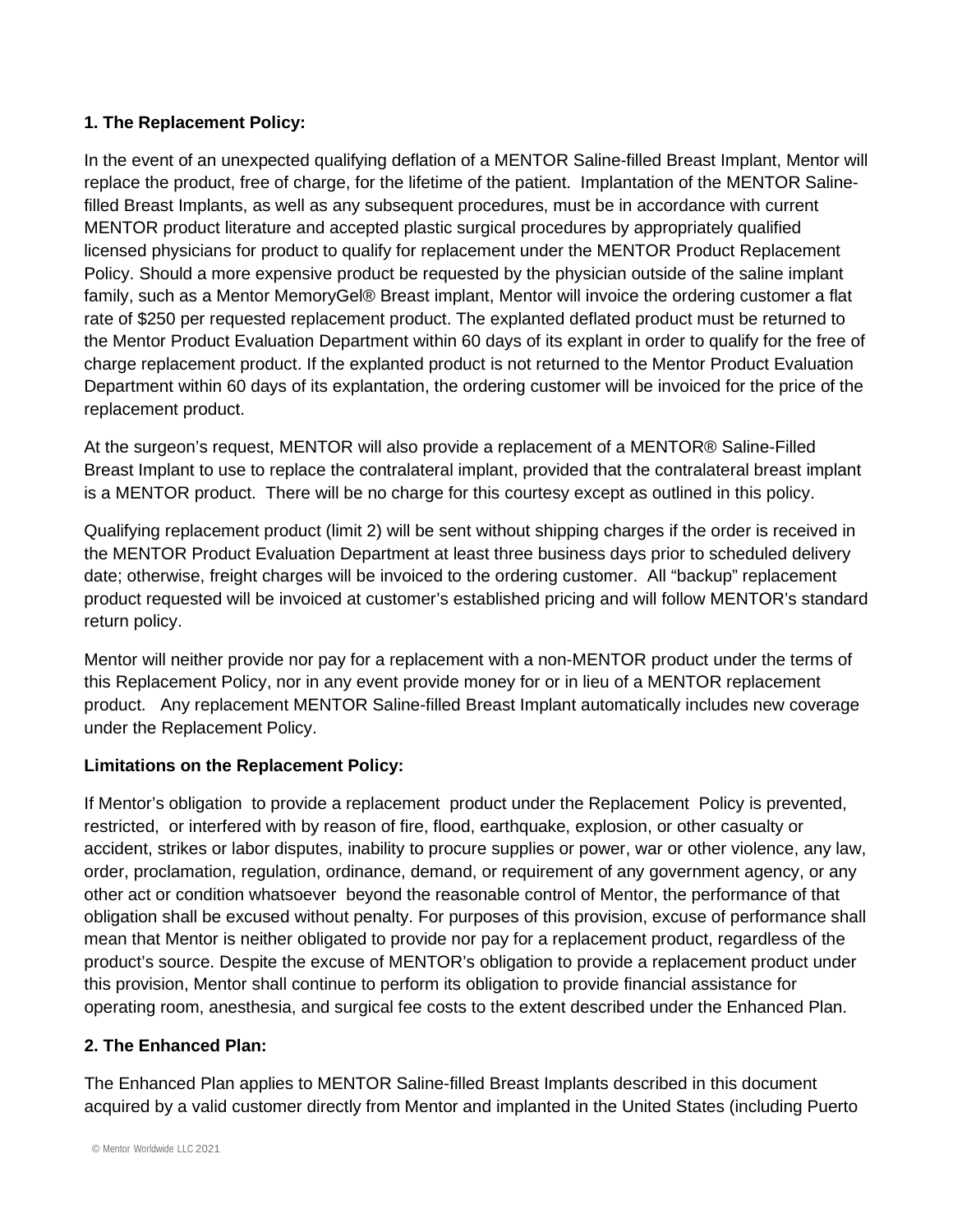Rico) as of on or after January 01, 2021. Patients implanted on or after January 01, 2021, may choose to purchase the Enhanced Plan up to forty-five (45) days from date of surgery. Implantation must be in accordance with current MENTOR product literature (including product package enclosures, data sheets, and other notifications or instructions published by Mentor), and accepted plastic surgical procedures by appropriately qualified licensed physicians.

## **Covered Events under the Enhanced Plan:**

For ten (10) years from the date of implantation, patients implanted on or after January 01, 2021 that have enrolled in the Enhanced Plan are eligible for up to \$2,400 toward unreimbursed, out-of-pocket costs directly related to replacement surgery (whether unilateral or bilateral)for the following events:

- Qualifying deflation of a MENTOR Saline-Filled breast implant (defined as loss of shell integrity)
- loss of shell or valve integrity resulting in deflation of a Mentor Saline-Filled Breast Implant

## **The Replacement Policy and Enhanced Plan does not apply to:**

- any event other than deflation
- removal of intact implants for capsular contracture
- removal of intact implants for size alteration
- removal of intact implants due to wrinkling or rippling
- loss of shell integrity caused by re-operative procedures
- loss of shell integrity resulting from open capsulotomy or closed compression capsulotomy procedures
- loss of shell integrity resulting from sharp instrument damage per analysis by MENTOR Product Evaluation Department
- product not returned to the MENTOR Product Evaluation Department as per Replacement **Policy**

### **3. Patient Information on the Replacement Policy and Enhanced Plan**

Before implantation surgery, the surgeon should explain the details of the Replacement Policy and the Enhanced Plan to the patient. The surgeon should advise the patient about possible adverse reactions and complications associated with MENTOR Saline-filled Breast Implants, and review with the patient the "Saline-Filled Breast Implant Surgery: Making an Informed Decision" materials provided by Mentor.

It is important for the patient to maintain their own records to ensure validation of eligibility for (or enrollment in) the Enhanced Plan. Enrolling online will help document eligibility in the event that records are inadvertently lost or destroyed.

### **4. Filing a Warranty Claim**

Qualifying events must be reported to Mentor within the stated eligibility timeframe. The surgeon should contact Mentor Customer Quality Department at 866-250-5115 to report the event and obtain a return kit for return of the explanted product.